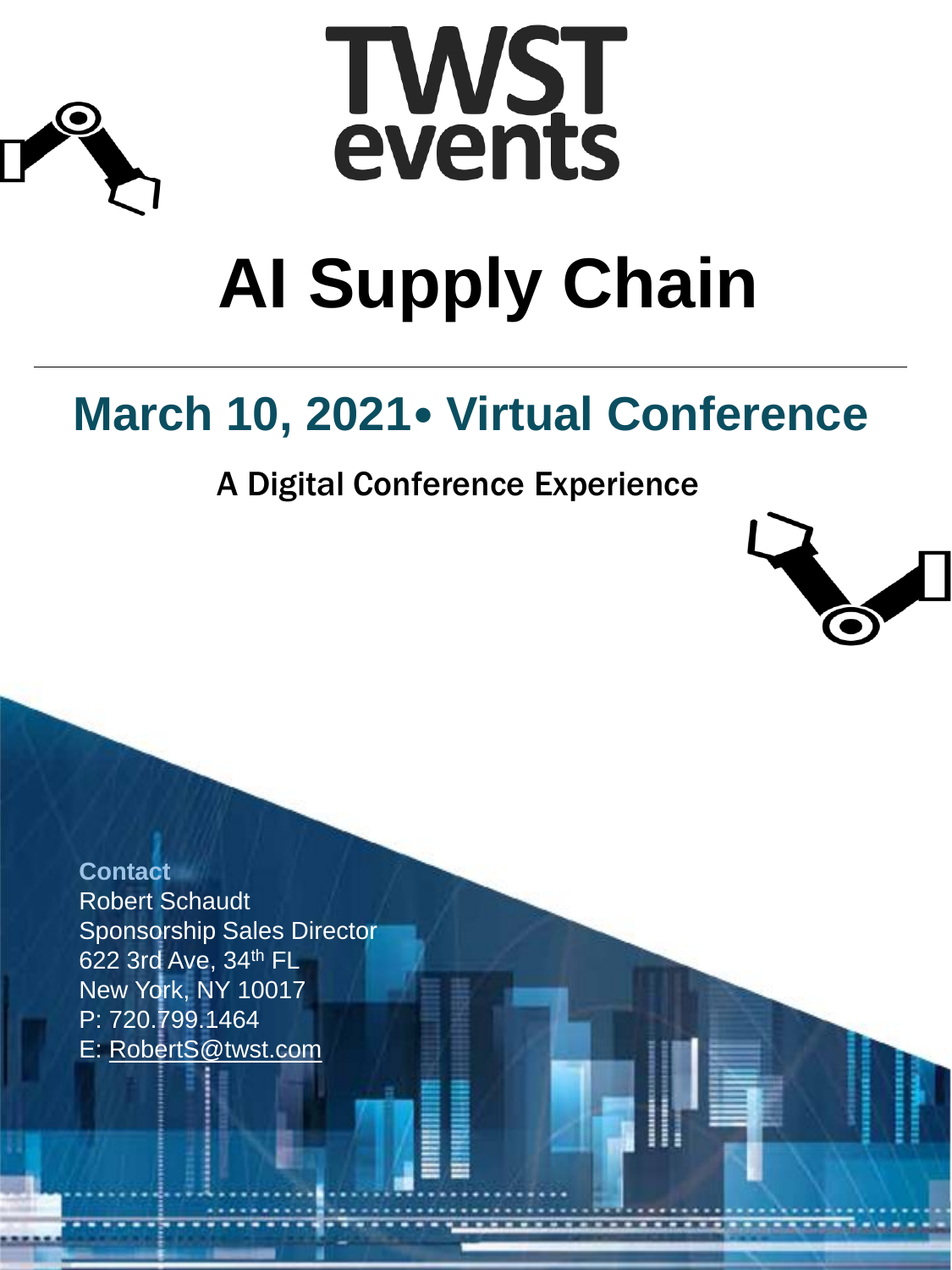



While supply chains are the backbone of manufacturing operations, COVID-19 has highlighted the issues that plague supply chains, including demand forecasting, flexibility and optimization. Artificial Intelligence and Machine Learning are essential tools in digital transformation, from preventing disruptions and downtime to improving inventory management and quality of services.

Join supply chain professionals at **AI Supply Chain 2021** and learn how to optimize the supply chain ecosystem with case studies from industry thought leaders and how to get beyond 'proof of concept' to full supply chain digitization.

The live-streamed video presentations will provide in-depth discussions with interactive Q&A sessions. The feature-rich virtual exhibit hall will highlight the latest products and services entering the market. The Network Lounge lets attendees see and chat with each other throughout the event.

## **Providing Case Studies & Integration Strategies**

AI Supply Chain www.aisupplychain.com

- Improve Quality of Service, Customer Satisfaction
- Real-Time Data and Tracking
- Robotics
- Scale Up and Grow Capabilities
- Develop an AI Culture in Your Workforce
- Improve Quality of Service, Customer Satisfaction
- Real-Time Data and Tracking
- Robotics
- Scale Up and Grow Capabilities
- Develop an AI Culture in Your Workforce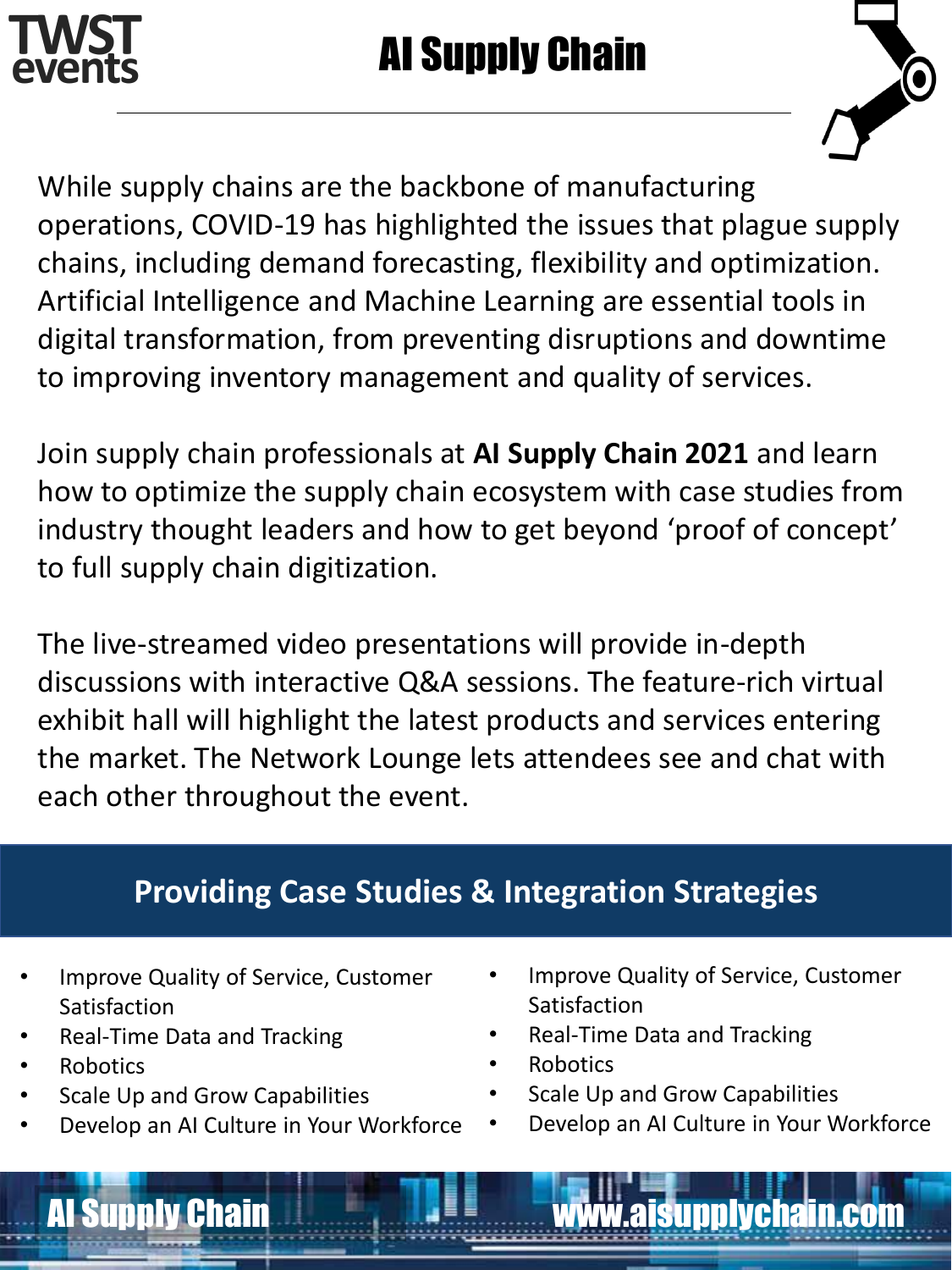# AI Supply Chain

2021 At A Glance 3

## **1x1 Meetings With:**

# Why Sponsor?

events

**ACKAGING O** 

- C-Suite & VP
- **Presidents**
- Directors of Supply Chain
- Operation Managers
- Directors of Automation
- Head of Logistics
- Heads of Manufacturing
- Data Analyst
- Supply Chain Analyst

| <b>Pre-Qualified</b><br><b>Audience</b>                                                              | <b>1x1 Meeting</b><br>Program                                      | <b>VIP</b><br><b>Buyer Program</b>                                                                | <b>Innovative</b><br><b>Technical Sessions</b>                                                                        |
|------------------------------------------------------------------------------------------------------|--------------------------------------------------------------------|---------------------------------------------------------------------------------------------------|-----------------------------------------------------------------------------------------------------------------------|
|                                                                                                      |                                                                    |                                                                                                   |                                                                                                                       |
| Our team pre-qualifies all<br>registrants to ensure you<br>meet only the highest<br>quality attendee | View and schedule<br>meetings with attendees<br>you choose to meet | Our team ensures you<br>connect with the right buyer<br>and source your targeted<br>account lists | Our events focus on<br>high quality content and<br>tailor the program to<br>address the most<br>innovative technology |
| <b>2020 AI Manufacturing Attendees</b>                                                               |                                                                    |                                                                                                   |                                                                                                                       |
| <b>Cargill</b>                                                                                       | <b>BAKER</b>                                                       | (96)<br>Scientific                                                                                | HAT<br>HYUNDAI                                                                                                        |
|                                                                                                      | KOCH<br>Ford                                                       | <b>FRUIT ELOOM</b>                                                                                | P&G<br><b>VIODINE</b>                                                                                                 |
| ly Chain<br><b>Al Su</b>                                                                             |                                                                    | W.a                                                                                               | piychain.con                                                                                                          |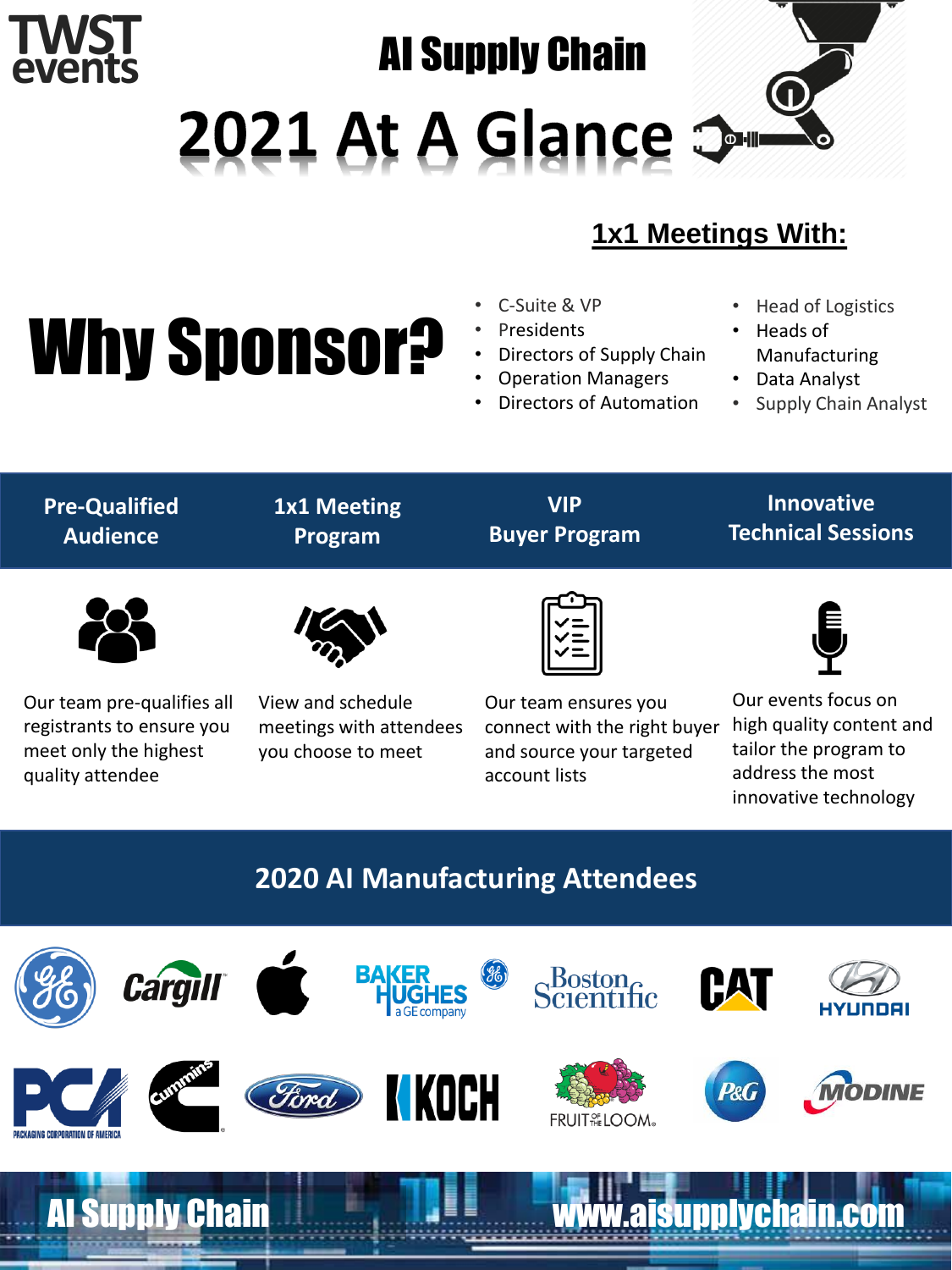# AI Supply Chain

 $2$   $\overline{m}$   $2$ 

# **Virtual 1x1 Meetings**

- **1x1 Meetings** take place over BlueJeans and allow for *web-based audio*, *telephone audio*, *screen-sharing*, and *video calls*.
- **Video** and **screen-sharing** can be accessed, along with *web-based audio,* via a *desktop app* or a *browser-based client* with no software needing to be installed.
- Capture **attendee data** from 1x1 meetings.

# **VIP Buyer & Concierge Program**

- Sponsors can send an **account list** of companies & titles to have sourced for complimentary registration to the event*.*
- **Promo Codes** are available to invite customers at a discounted rate or free of charge
- Through our **guaranteed meeting program,** sponsors can rest assure our team will facilitate meetings with key buyers.
- Our team connects with those who have pending meeting requests to guarantee the meeting comes to fruition

# **BlueJeans**

**WITH DE DOLBY VOICE** 

圓

AI Supply Chain Wall **All Supply Chain** Wall **All Supply Chain.com** 

**BlueJeans**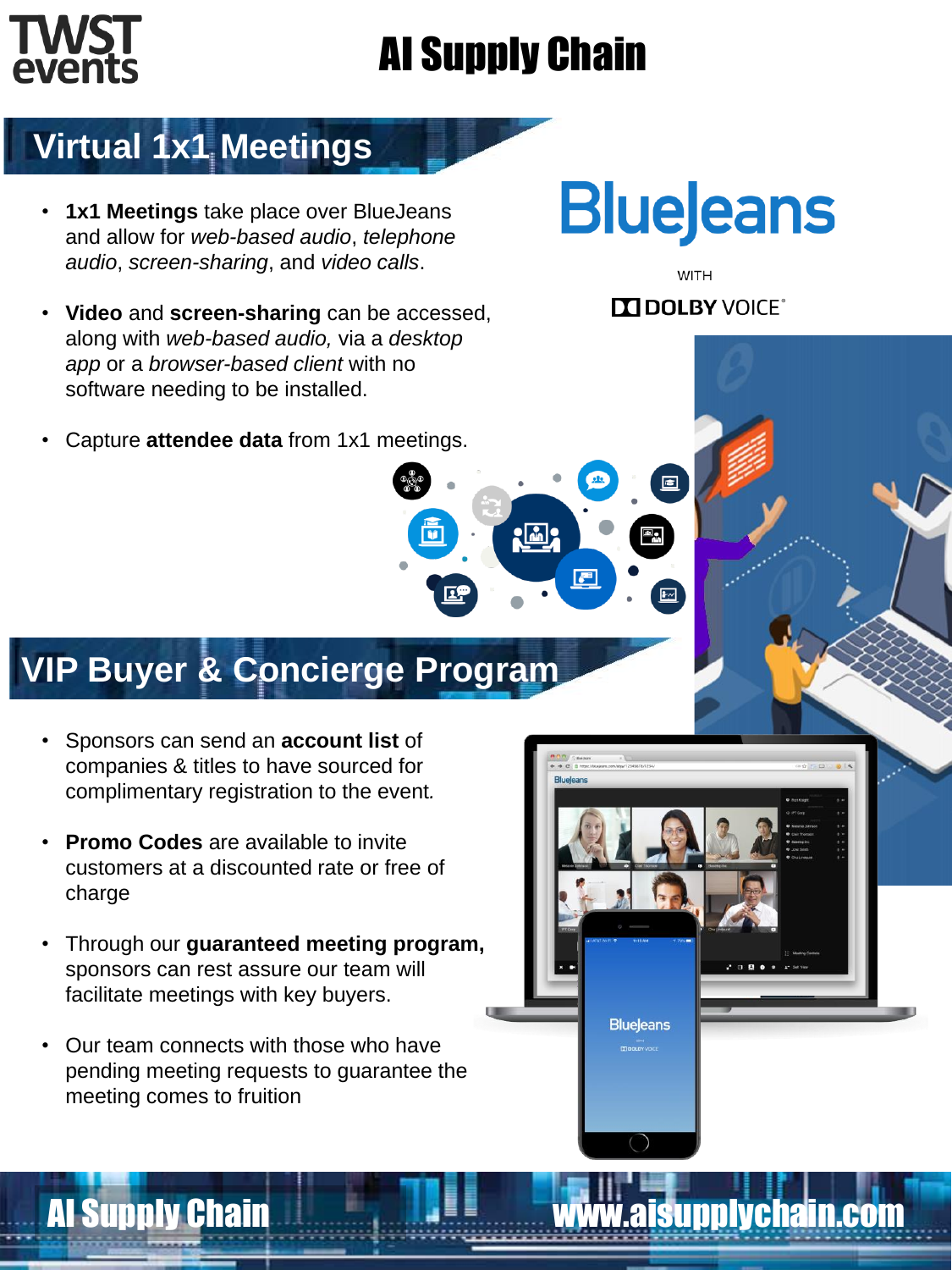# **Exhibition & Sponsorship Opportunities**

# Platinum | \$5,950 Gold | \$3,950

- Six full conference registrations
- 30 Minute Presentation
- 1<sup>st</sup> tier virtual booth on Exhibit Hall Page
- Track Series Sponsor Logo displayed on all Sessions
- 20s video clip shown at beginning of conference
- Banner Ad conference event pages
- Premium logo placement in all event promotions
- Rich customized company profile
- Live Chat Tool connect with attendees who enter booth LEAD SERVICE
- 1x1 Meeting Program receive attendee info
- Contact info for those who viewed profile
- VIP Buyer Program & Concierge Service
- Pre & Post Show Attendee List
- Post Show & Lead Report

# Silver | \$2,950

- 3rd tier virtual booth on Exhibit Hall Page
- Live Demo demo promoted on program
- Rich customized company profile
- Live Chat Tool connect with attendees who enter booth LEAD SERVICE
- 1x1 Meeting Program (receive attendee contact info)
- Contact info for those who viewed profile
- Three full conference registrations
- Post Show & Lead Report



# **Request a [DEMO VIDEO](mailto:RobertS@twst.com?subject=Motor%20&%20Magnetics%20Virtual%20Event%20Demo)**

- Four full conference registrations
- 30 Minute Presentation
- 2nd tier virtual booth on Exhibit Hall Page
- Track Series Sponsor Logo displayed on all Sessions
- Banner Ad conference event pages
- Premium logo placement in all event promotions
- Rich customized company profile
- Live Chat Tool connect with attendees who enter booth LEAD SERVICE
- 1x1 Meeting Program receive attendee info
- Contact info for those who viewed profile
- VIP Buyer Program & Concierge Service
- Post Show & Lead Report



## Virtual Exhibit Booth | \$1,950

- Two full conference registrations
- Virtual booth & profile
- 1x1 Meeting Program (receive attendee contact info)
- Lead Service: Contact info for those who viewed profile
- Post Show Report & Lead Report



**AI Supply Chain WAI AND WWW.aisupplychain.com**